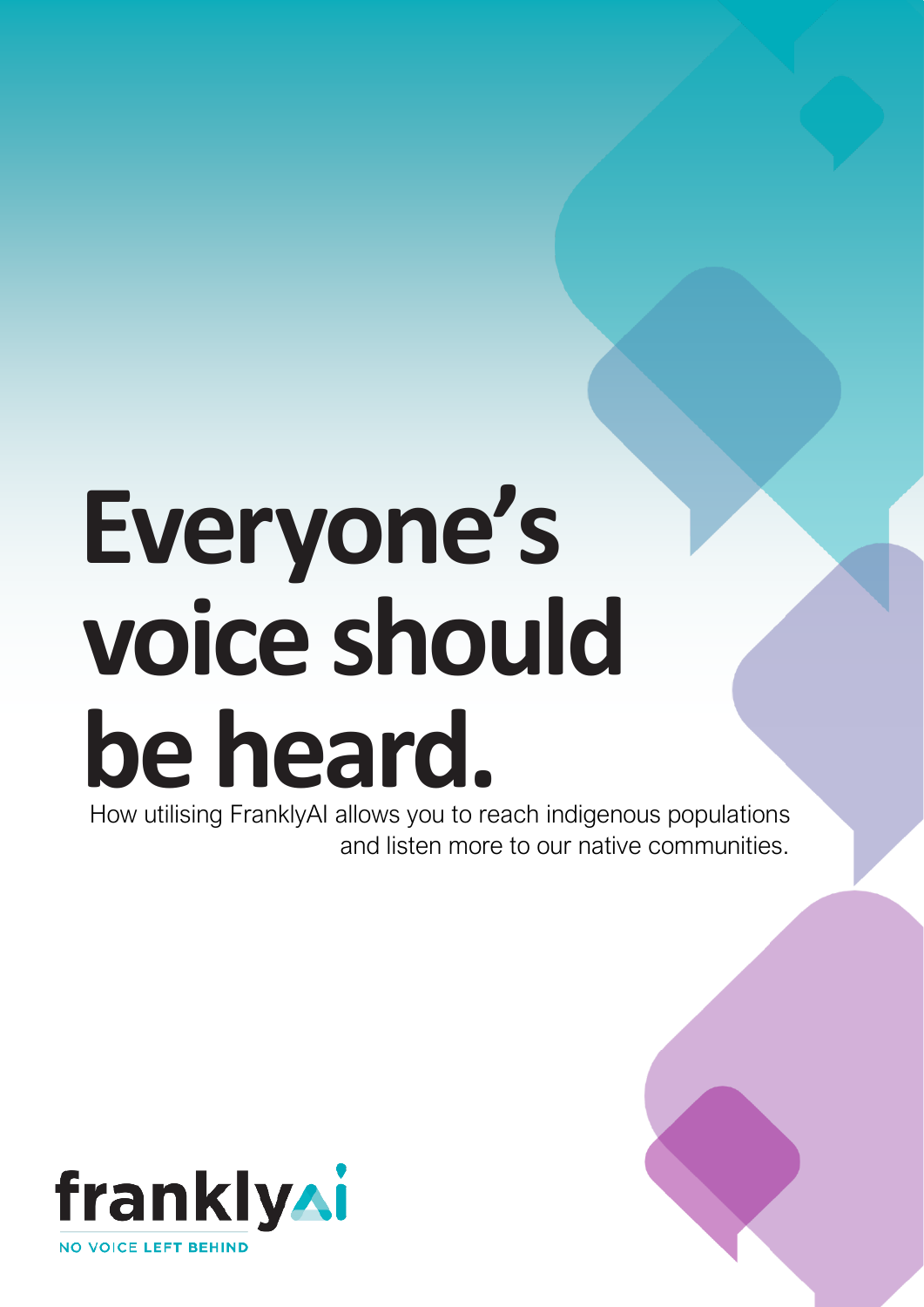## **FranklyAI**

Frankly [\(http://frankly.ai\)](http://frankly.ai/) is a conversational agent that enables users to provide their feedback in various languages. The FranklyAI technology uses artificial intelligence for an engaging style and multilingual capabilities, including Te Reo Māori and Samoan. Multiple language options are tailored to reflect the cultural nuances of each language and enable respectful engagement. The technology processes the conversation in real-time, allowing follow-up questions and a real-time secure insights dashboard to be produced during the consultation.     

Our goal is to listen to 10 million voices by 2030.

We are guided by our values of Pākiki (Curiosity), Houtupu (Authenticity), Hihiri (Agility) and Mana taurite (Equity).

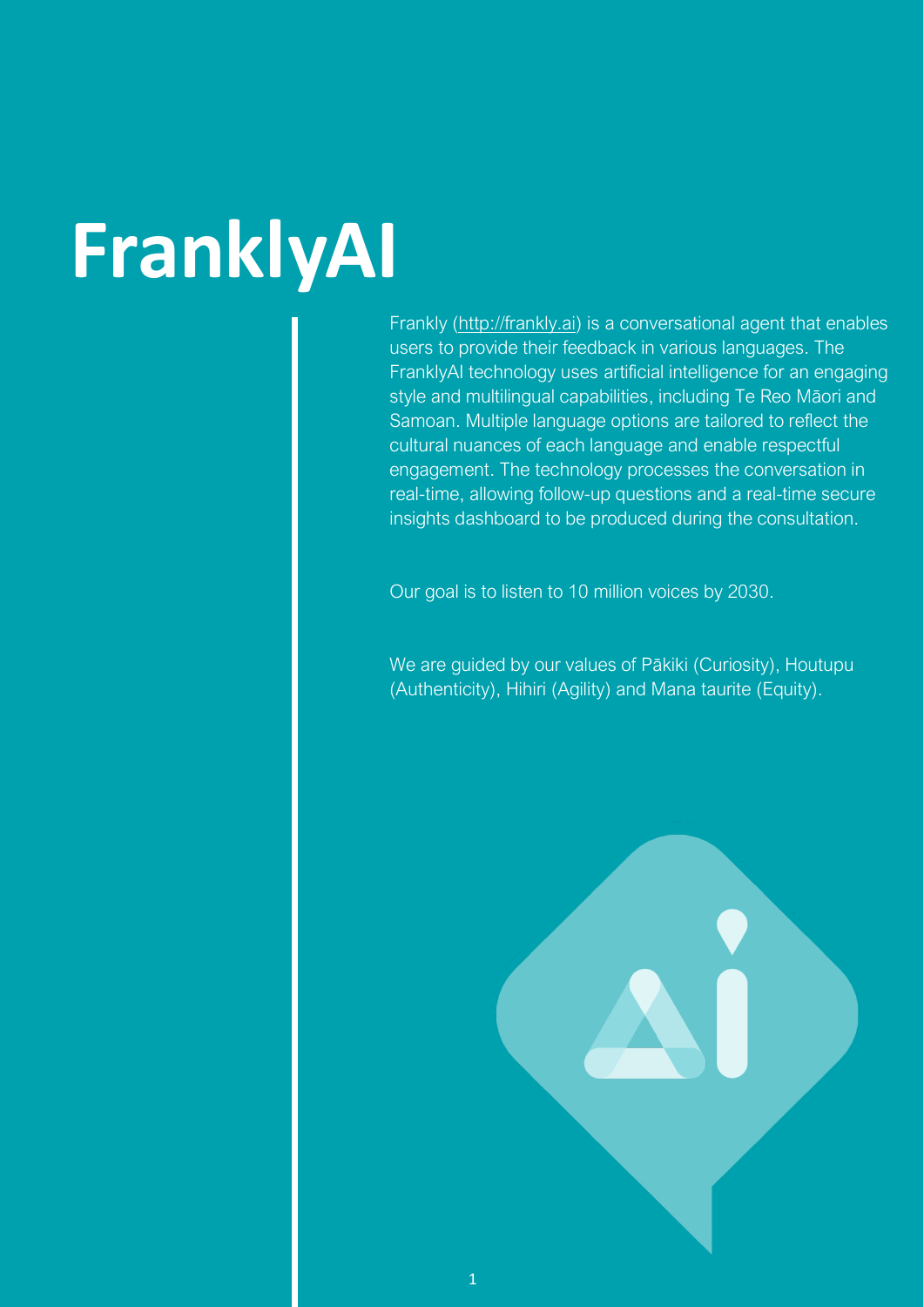## **FranklyAI Philosophy**

#### Translating Concepts, Not Words

A focus of FranklyAI is the revitalisation of indigenous languages and this is reflected in our translation processes. Our clients and users take a lot of pride in their language and culture. It is of the utmost importance that translations are of high quality for users, especially for individuals wanting to learn these languages. FranklyAI employs a team of talented translators and reviews every translation to ensure the highest possible accuracy and quality.

Often, our translators must translate technical terms which do not exist in these languages. In these instances, we work closely with the clients to make sure that any terminology adequately captures the concepts while remaining as transparent to the users as possible.

More than just translating conversations, the design of Frankly is also heavily influenced by the translators. Conversation style and flow are unique to each language, and we work closely with our translators to ensure the conversations are as natural as possible. Engaging and accurate conversation is only achieved through cultural co-design between the translators and the FranklyAI team.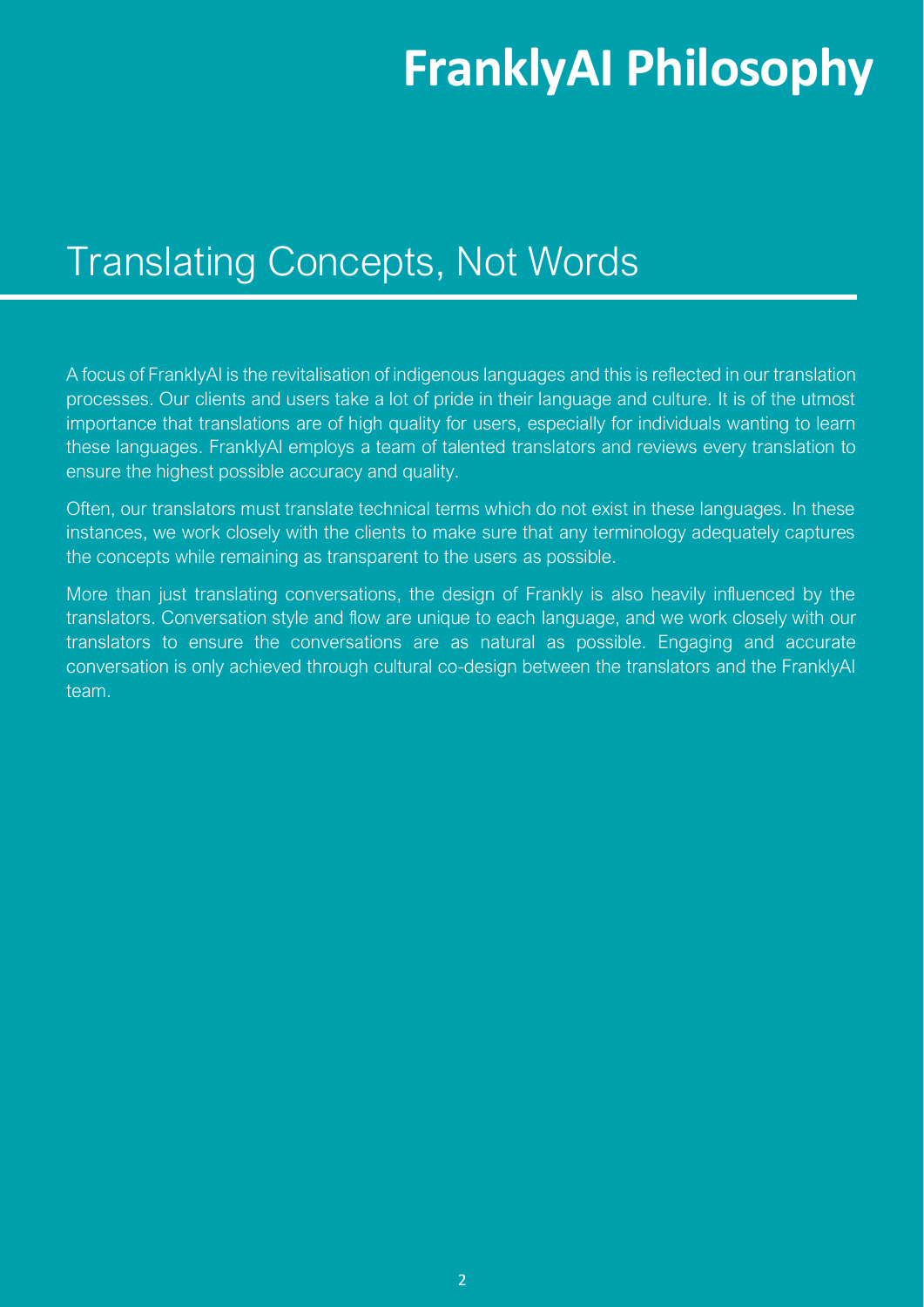## **Indigenous Conversational AI**

#### University of **Auckland**

FranklyAI is working with The University of Auckland (UoA) to develop multilingual and multicultural equivalents of their student services virtual assistant (English) in Te Reo Māori, Gagana Sāmoa and Mandarin. The team is developing multiple AI skills to complement existing assistants and cater for a wider range of the University of Auckland community through multilingual capabilities. The non-English conversations will engage with the user in a culturally appropriate way, while maintaining the same capability as the existing English assistants.

There are important concepts in Te Reo Māori and other indigenous languages that do not have direct English translations. Engaging in native dialects allows speakers to engage confidently, be heard and improve their experience navigating lots of university specific information.

As a public institution, UoA is required to provide accessible resources in Te Reo Māori; as well as actively promote and incorporate Te Reo and tikanga Māori through all of their activity. UoA and FranklyAI's partnership has enabled these goals to become reality.

*"You guys [at FranklyAI] are real nerds at this. I am glad that the language is in safe hands"* 

> Lemoa Henry S Fesuluai Cultural Advisor, University of Auckland

*"Such a GREAT moment [launch]! Only possible because we're such a great team. Thank you everyone for the joy and energy you've brought to this mahi. RESPECT!"*

> Matt Poole Strategic Programme Mgr. University of Auckland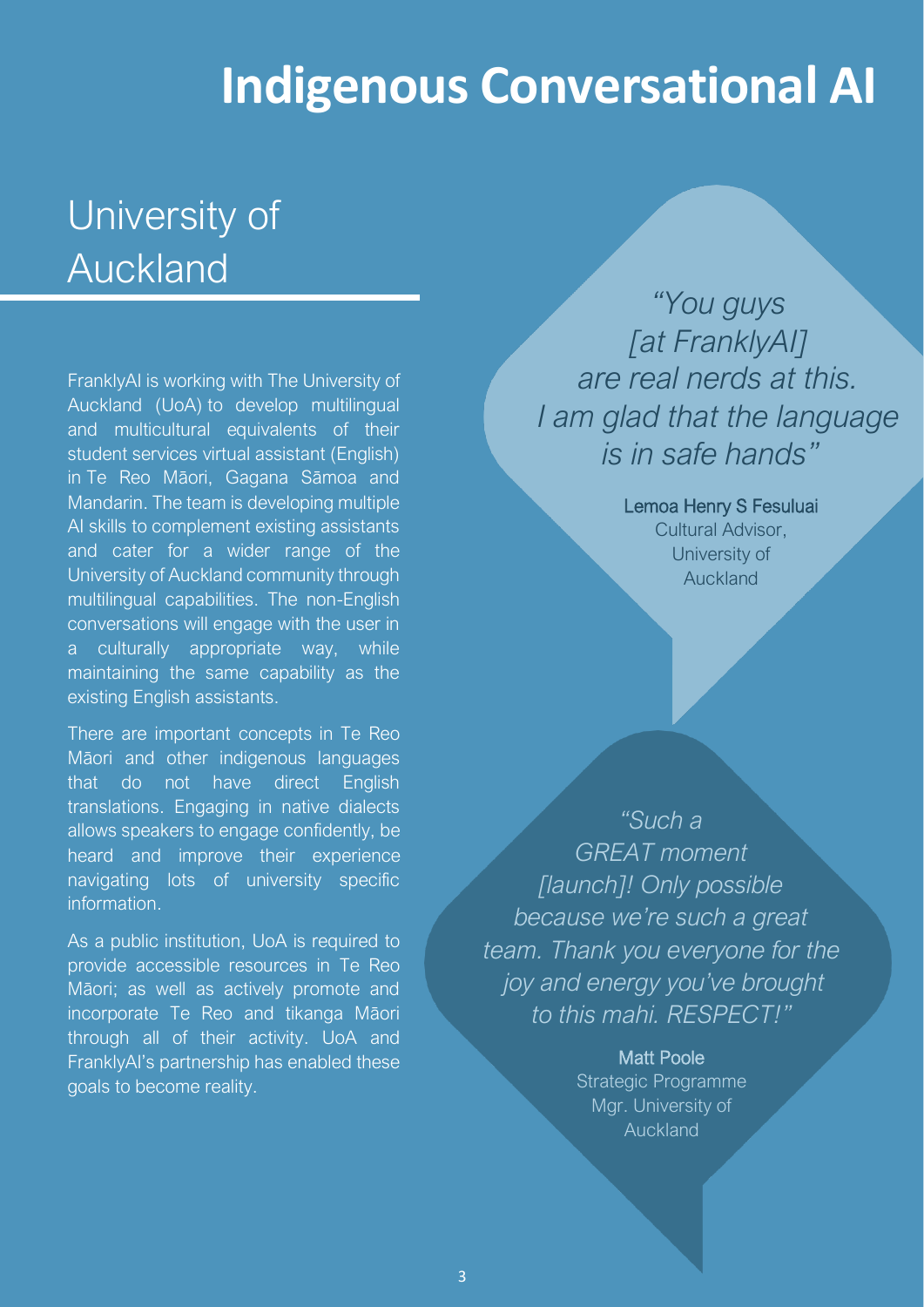## **Indigenous Conversational AI**

*"The Talanoa Chatbot enabled me to feel culturally at ease and relaxed when responding to questions asked in my home language."*

 *"The innovation of the Talanoa Chatbot as a platform to pass cultural, community related information is uniquely creative and successful in its delivery."*

> *"A Samoan chatbot would be awesome. Islanders, specifically the older generation, are distrusting of technology. We need to get over that 'technology is evil.'"*

Feedback from Talanoa Project users

#### Talanoa Project

The Talanoa Project focused on developing a public consultation conversational agent tailored to Sāmoans and the wider Sāmoan community. This agent, named *Tala*, features full support for conversations in the Sāmoan language through the use of realtime language translation. This allows clients to continue developing Tala in English, while end users can fluently converse with the agent in Sāmoan.

The Sāmoan language has two types of ways in which people may converse - traditional Sāmoan which is used in more formal situations, such as speaking to Elders, and more common modern day conversational Sāmoan. For this conversational agent, we maintained a respectful and appropriate tone as not to offend anyone, but also to keep the language as informal as possible so that the conversation feels real and natural.

Despite the majority of users not having used a chatbot platform previously, interaction with Tala was overwhelmingly positive. This was attributed to users enjoying the opportunity to use their mother tongue in daily life, feeling more comfortable speaking in their native language and therefore more inclined to answer questions.

The Talanoa Project has been successful in developing a conversational AI that can aid consultancy in community engagement and gain input from harder to reach (non-English speaking) communities. It is a very positive step towards improving traditional methods of public consultation and developing the use of real time translation.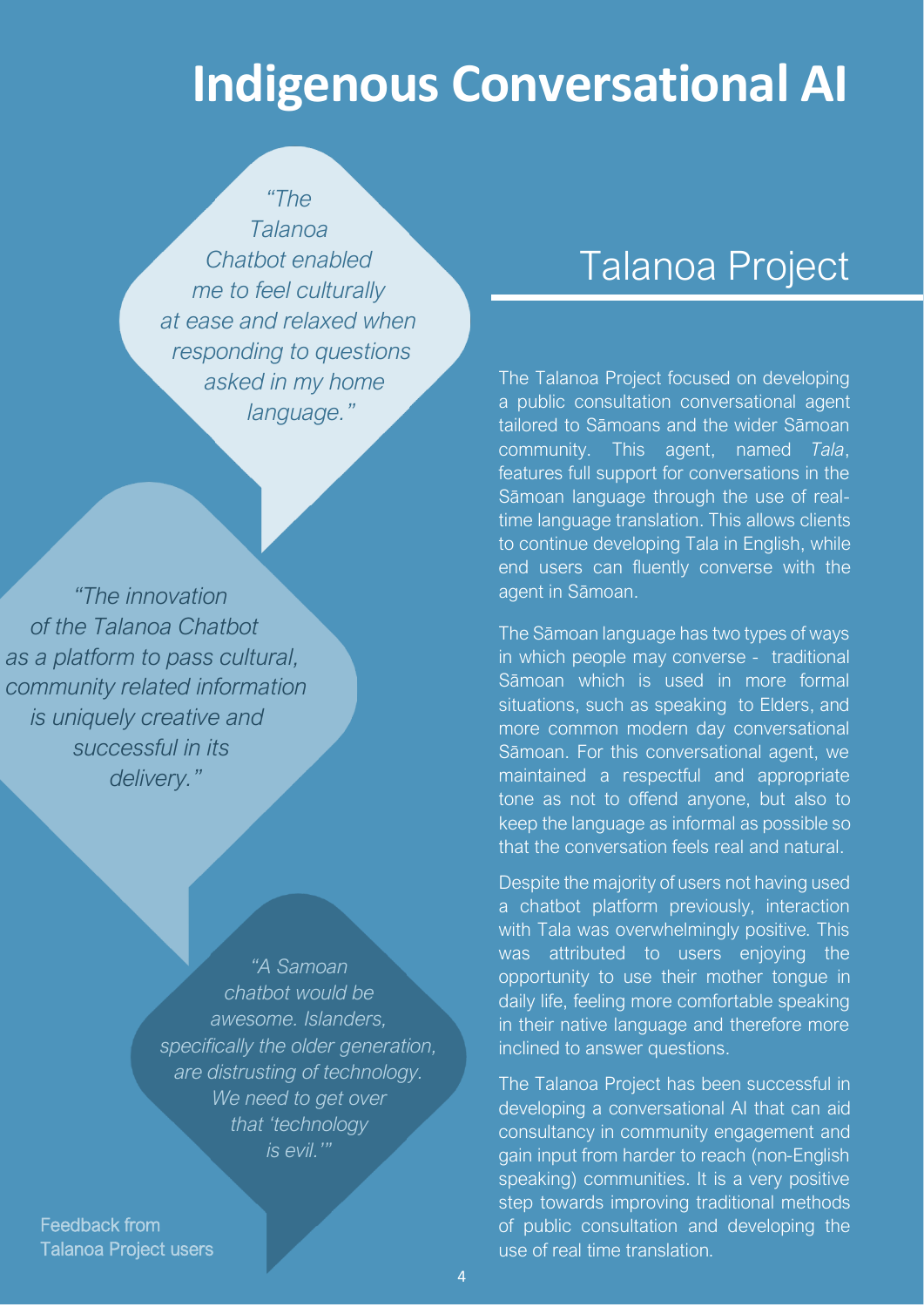### **Indigenous Conversational AI**

#### Torres Strait Creole

The Torres Strait, locally known as Zenadth Kes, is a stretch of water between Queensland in Northern Australia and Papua New Guinea and contains at least 270 islands.

Similar to many indigenous Australian languages, Torres Strait Creole is primarily a spoken language. With 90% of Indigenous Australian languages being classified as "endangered", tools like FranklyAI can help languages adapt to the modern era and ensure that more people are exposed to these languages. To our knowledge, no such technology exists for an Indigenous Australian language.

In our study the conversational agent was utilised to ask the user their views on their community's nature, waterways, littering and pollution. The vast majority of users responded highly positively to their experience with the conversational assistant.

Many respondents stated that they were more likely to use the Creole assistant as it was an opportunity to help them learn the language of their people. Regardless of their level of fluency, many participants made comments regarding a sense of pride in their heritage and excitement by being represented in modern technology as reasons for why they would use the Creole assistant.

*"Feels like I'm talking to a Torres Strait Islander"*

*"Many students were not as comfortable talking to me in English but when I start talking Creole, they are much more open and speak much more freely I'd expect that this type of technology would have a similar effect".*

*"Lost for words. This will go a long way"*

> Feedback from Torres Strait Creole Project users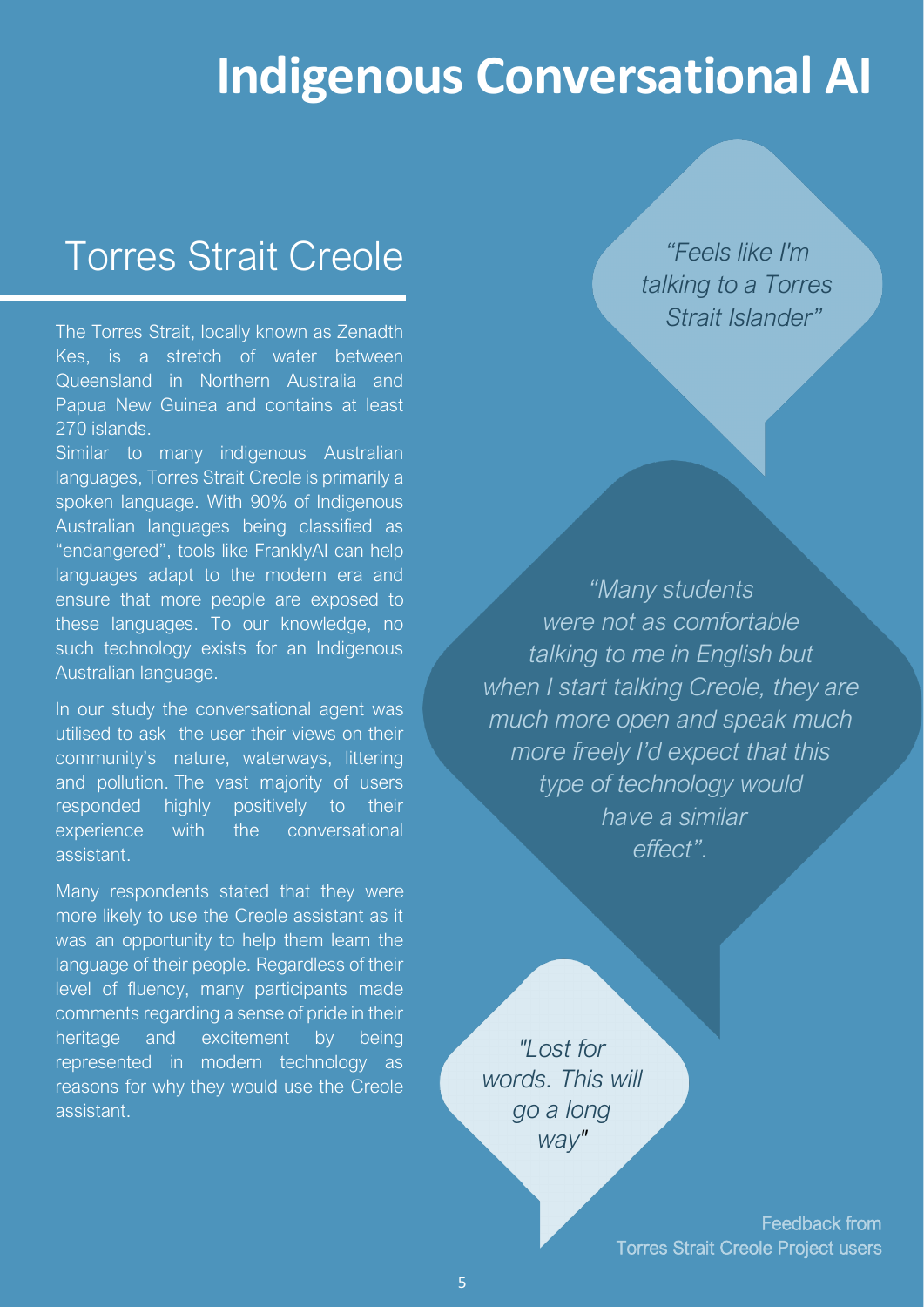## **Māori Data Sovereignty**

#### Kete Mātauranga

Mātauranga is Māori knowledge. FranklyAI could be considered an AI platform that allows for the exchange of knowledge and the expression of Te Ao Māori (the Māori worldview).

Māori Data Sovereignty recognises that Māori data should be subject to Māori governance. Māori data sovereignty supports tribal sovereignty and the realisation of Māori and Iwi aspirations.

At FranklyAI we have considered pathways and options for enabling Māori data sovereignty during the flow of Māori.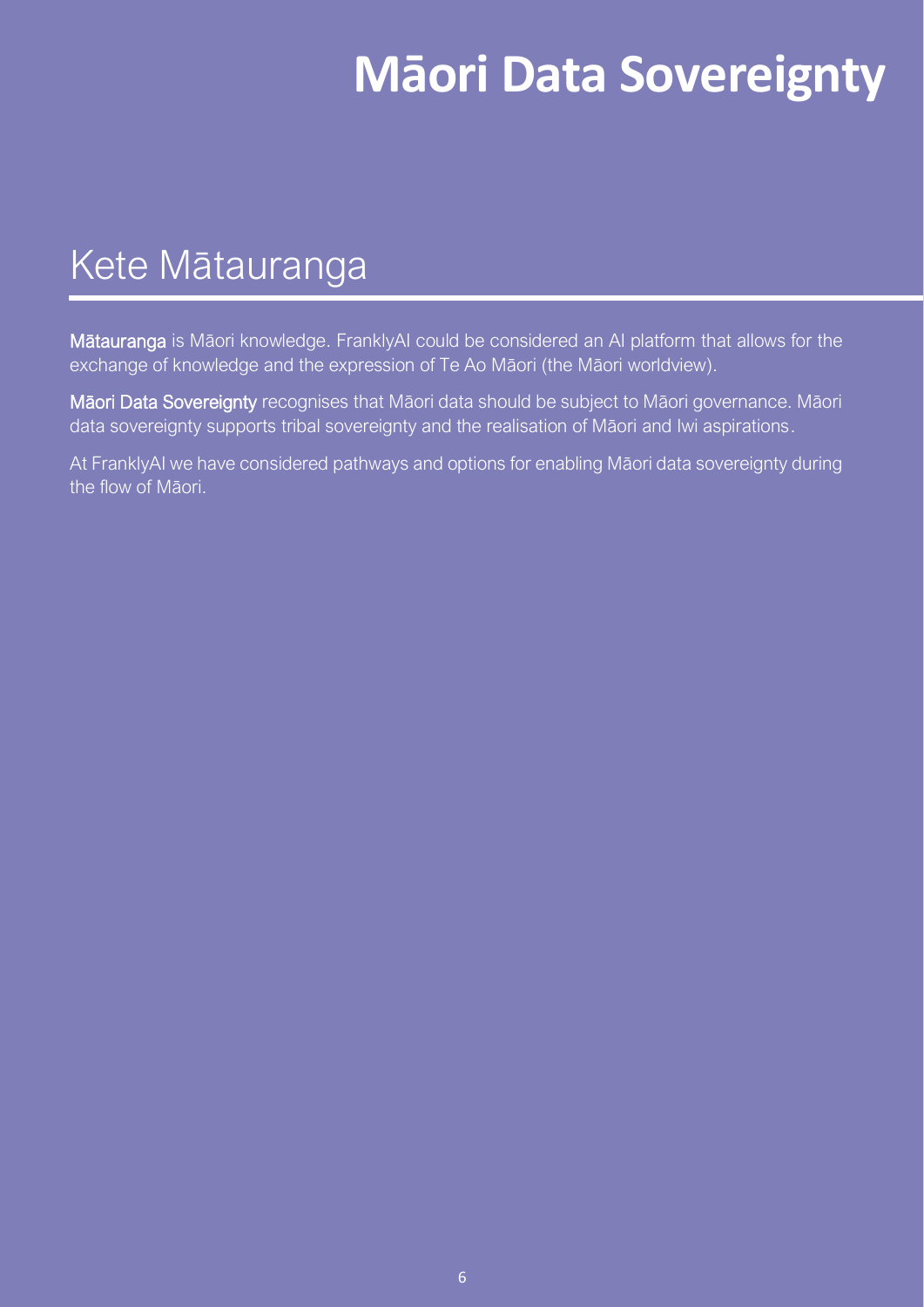## **Future Integrations**

#### Te Reo Māori APIs

Te Reo Māori was the only language in Aotearoa until the 19th century. There was no written word; therefore, they communicated through speech and symbolism initially.

At FranklyAI we recognise the importance of being able to converse verbally in Māori. We utilise 'text to speech' and 'speech to text' APIs developed by Te Hiku Media allowing users to converse directly with Frankly without the need for written text.

We are able to use this technology in a format that user's may be more comfotable with. In Figure 1. below the user can navigate through a hospital ward using just their voice in Te Reo Māori. Poor Māori experience in healthcare is a known issue in New Zealand. By using FranklyAI individuals can interact with the virtual enviornment and learn more about medical practices in a setting that would likely put the user at ease.

#### Google Maps

Another method under development at FranklyAI is utilising Google Maps for direct community consultation.

Figure 2 below demonstrates our platform's ability to engage visually with the audience. In our initial study we focussed on the Waikato region, which is of particular importance to Iwi. It is paramount to offer the option of recieving their feedback in Māori to ensure accurate insight.



Figure 1. Frankly Te Reo Māori



**Figure 1.** Frankly Te Neo Maon<br>Voice assistant Figure 2. Google maps view with<br>Frankly Te Reo Māori assistant 7 Frankly Te Reo Māori assistant